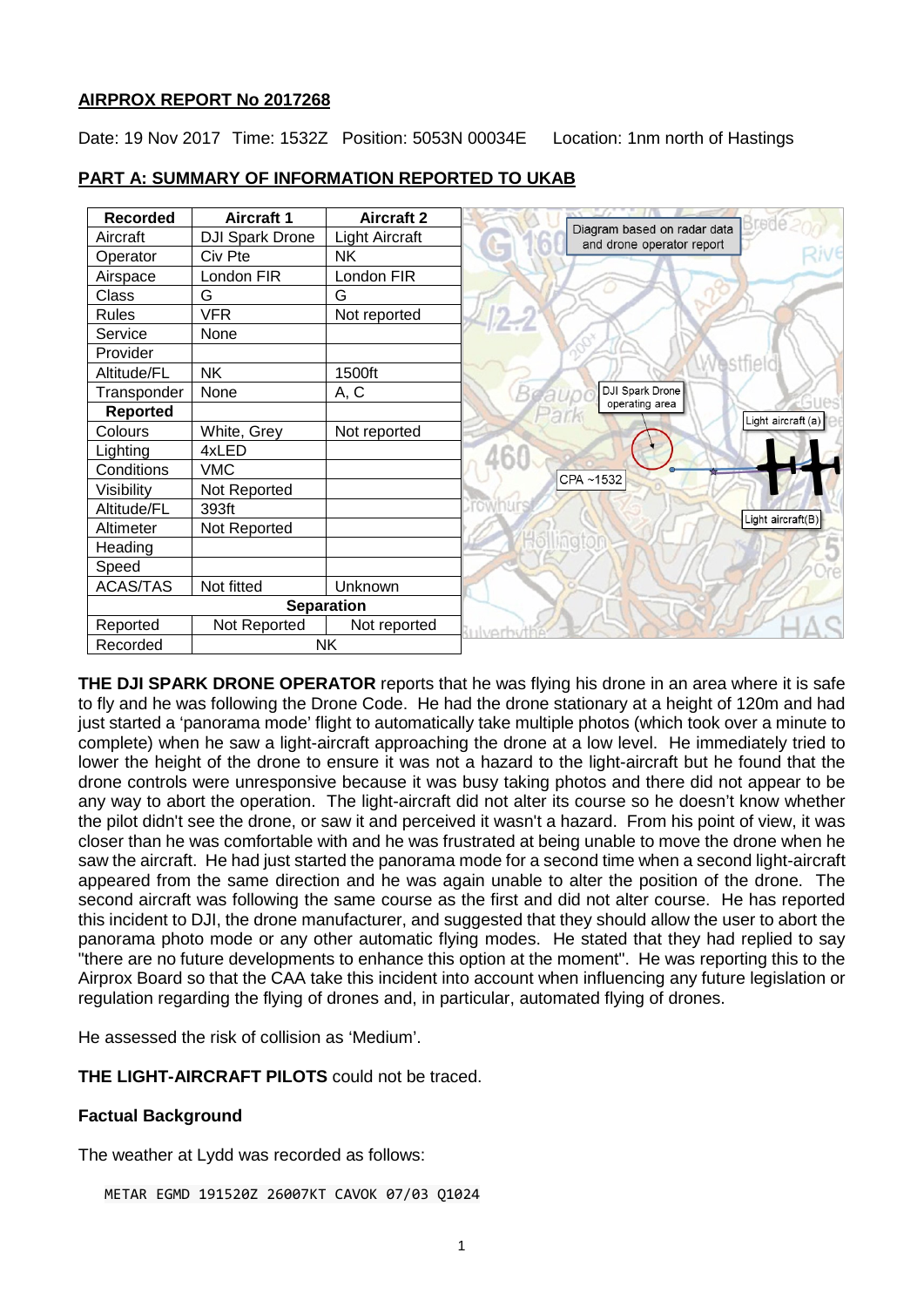### **Analysis and Investigation**

### **UKAB Secretariat**

The DJI Spark drone and light aircraft pilots shared an equal responsibility for collision avoidance and not to operate in such proximity to other aircraft as to create a collision hazard<sup>[1](#page-1-0)</sup>.

At the reported time of the Airprox the radar replay displays a primary-only contact transiting south of the DJI Spark drone operator's reported operating area on a westerly heading. Shortly after, a second aircraft is observed on the same route, the second aircraft is transponding 7000 but the data does not provide enough information to identify the aircraft. Both light-aircraft fade from radar shortly after the Airprox and unfortunately could not be identified.

The DJI Spark drone has various 'Intelligent Flight Modes' including QuickShot, Active Track, Gesture and Tripod Mode. The DJI Spark user manual explains how to disengage these and other automatic functions and regain manual flight control:

- A QuickShot is only available when GPS signal is strong.
	- . Tap @ in DJI GO 4 or pull a control stick opposite to the direction of flight to exit QuickShot anytime during shooting.
	- . In QuickShot, the aircraft cannot avoid obstacles automatically. Please make sure to only use QuickShot in wide open areas.

#### **Exiting ActiveTrack**

- Use the following methods to exit ActiveTrack:
- 1. Press the Flight Pause button on the remote controller.
- 2. Tap the coicon on the screen.



After exiting ActiveTrack, the aircraft will hover in place, at which point you may choose to fly manually, track another subject, or return to home.

**Exiting Coordinate Mode** 

- Use the following methods to exit Coordinate Mode:
- 1. Tap the **2** icon on the screen.
- 2. Pull back the pitch stick on the remote controller for three seconds or more.
- 3. Press the Flight Pause button on the remote controller.
- 4. Drag the blue circle left and right.

**Exiting Direction Mode** 

- Use the following methods to exit Direction Mode:
- 1. Tap the  $\otimes$  icon on the screen.
- 2. Pull back the pitch stick on the remote controller for three seconds or more.
- 3. Press the Flight Pause button on the remote controller.

The aircraft will stop and hover after exiting Direction Mode. Tap a new target direction to continue flying or begin manual flight.



<span id="page-1-0"></span><sup>1</sup> SERA.3205 Proximity.

 $\overline{\phantom{a}}$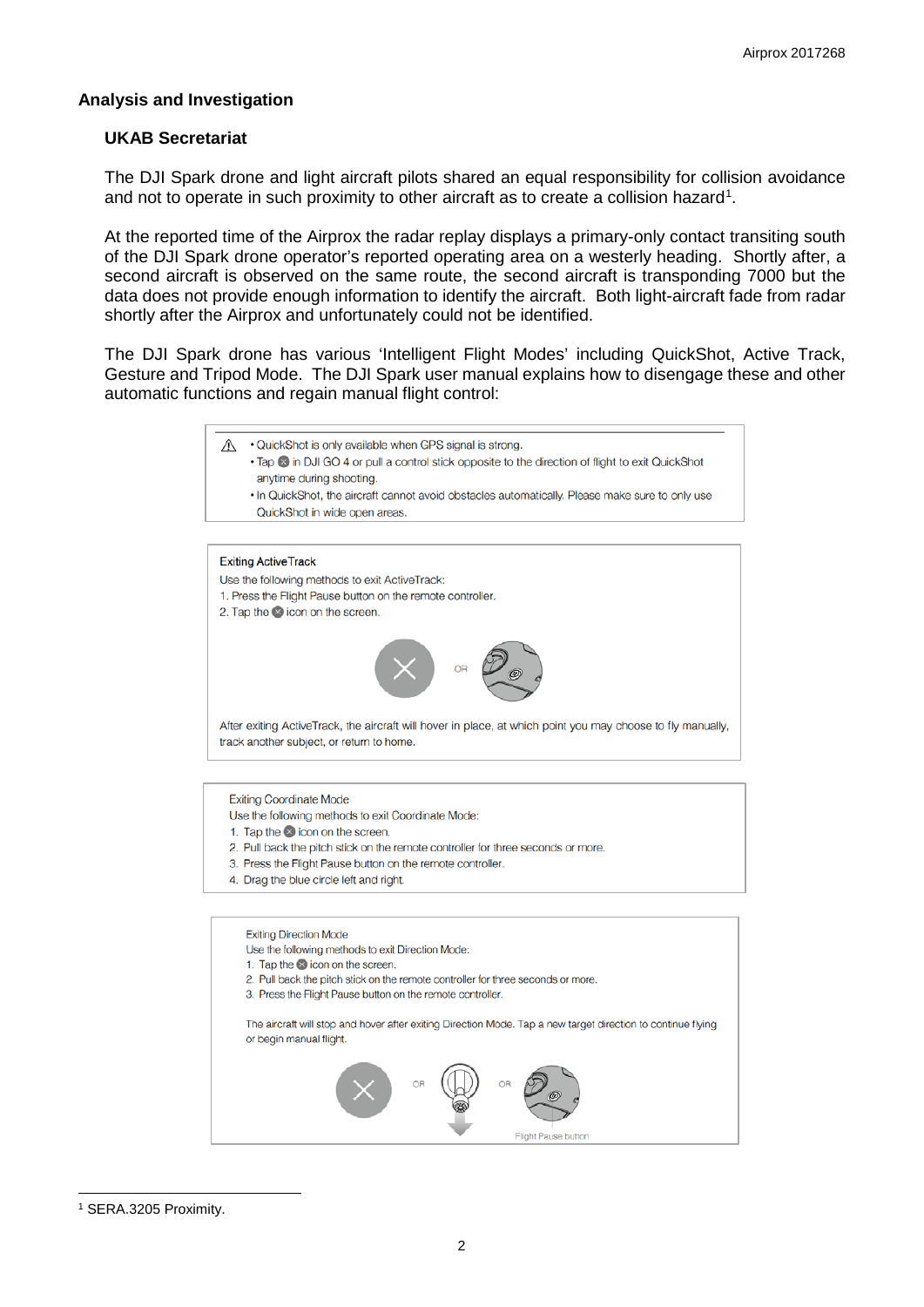## **Summary**

An Airprox was reported when a DJI Spark drone and a light aircraft flew into proximity at approximately 1532 on Sunday 19<sup>th</sup> November 2017. Both pilots were operating under VFR in VMC. The light-aircraft operators could not be traced.

## **PART B: SUMMARY OF THE BOARD'S DISCUSSIONS**

Information available consisted of reports from the drone operator and radar photographs/video recordings.

The Board began by commending the drone operator for his awareness of his responsibilities as a drone operator as contained within the dronecode<sup>[2](#page-2-0)</sup> guidelines. The Board were mindful that he had endeavoured to move his drone away from the transiting light-aircraft but had, unfortunately, been unable to attain control of his drone because he believed that there was no quick way to take the drone out of automatic mode whilst it was taking multiple photo shots. Considerable debate ensued regarding the unsatisfactory nature of this, with many members concerned that it might not be obvious to users how to regain control of their drones. One of the Board members subsequently contacted an operator with a similar drone to determine if there was a way to cancel the auto function in panoramic photo and other modes. The operator confirmed that this can be accomplished quite quickly in accordance with the drone's manual by either selecting an on-screen icon or by pressing the 'flight pause' button on the controller (see screen shots in Part A), although it was apparent that this control function was not necessarily easily accessible for drone operators that are required to quickly disengage auto panorama mode and take manual control of the drone whilst using a phone or tablet to control the drone. It appeared that this was not clear to the Airprox drone operator, and some members wondered whether this information should be given more prominence in the manual as an important safety feature that should be clearly signposted to users. Notwithstanding, the Board praised the Airprox drone operator for reporting this incident, which will hopefully serve to highlight to other operators the method required to quickly regain manual control such that the drone can be safely manoeuvred out of the flight path of other aircraft. Whilst researching this information, the UKAB Secretariat noted that DJI provide other useful information regarding drone operations on their website under the 'Fly safe'[3](#page-2-1) tab.

The Board were disappointed that, despite best endeavours, the light-aircraft pilots could not be traced; without their reports, and with the DJI Spark drone not appearing on the radar recordings, it was difficult to assess the actual separation between the light-aircraft and the drone. Members agreed that the drone operator had been concerned enough to try to move the drone out of the flight path of the lightaircraft, and they thought that the light-aircraft pilots either probably did not see the drone or did not perceive it to be a threat and therefore did not alter their flight paths. In discussing the risk of collision, members wondered whether startle factor, coupled with the drone operator not being able to regain manual control, meant that the actual separation had not been as close as the drone operator thought. However, without any corroborating information, the Board concluded that there was insufficient information to determine the degree of risk and therefore they assessed the incident as Category D.

## **PART C: ASSESSMENT OF CAUSE AND RISK**

 $\overline{a}$ 

Cause: The drone operator was concerned by the proximity of the light-aircraft.

Degree of Risk: D.

Safety Barrier Assessment[4](#page-2-2)

In assessing the effectiveness of the safety barriers associated with this incident, the Board concluded that the key factors had been that:

<sup>&</sup>lt;sup>2</sup> <http://dronesafe.uk/>

<span id="page-2-1"></span><span id="page-2-0"></span><sup>3</sup> <https://www.dji.com/flysafe>

<span id="page-2-2"></span><sup>4</sup> The UK Airprox Board scheme for assessing the Availability, Functionality and Effectiveness of safety barriers can be found on the [UKAB Website.](http://www.airproxboard.org.uk/Learn-more/Airprox-Barrier-Assessment/)